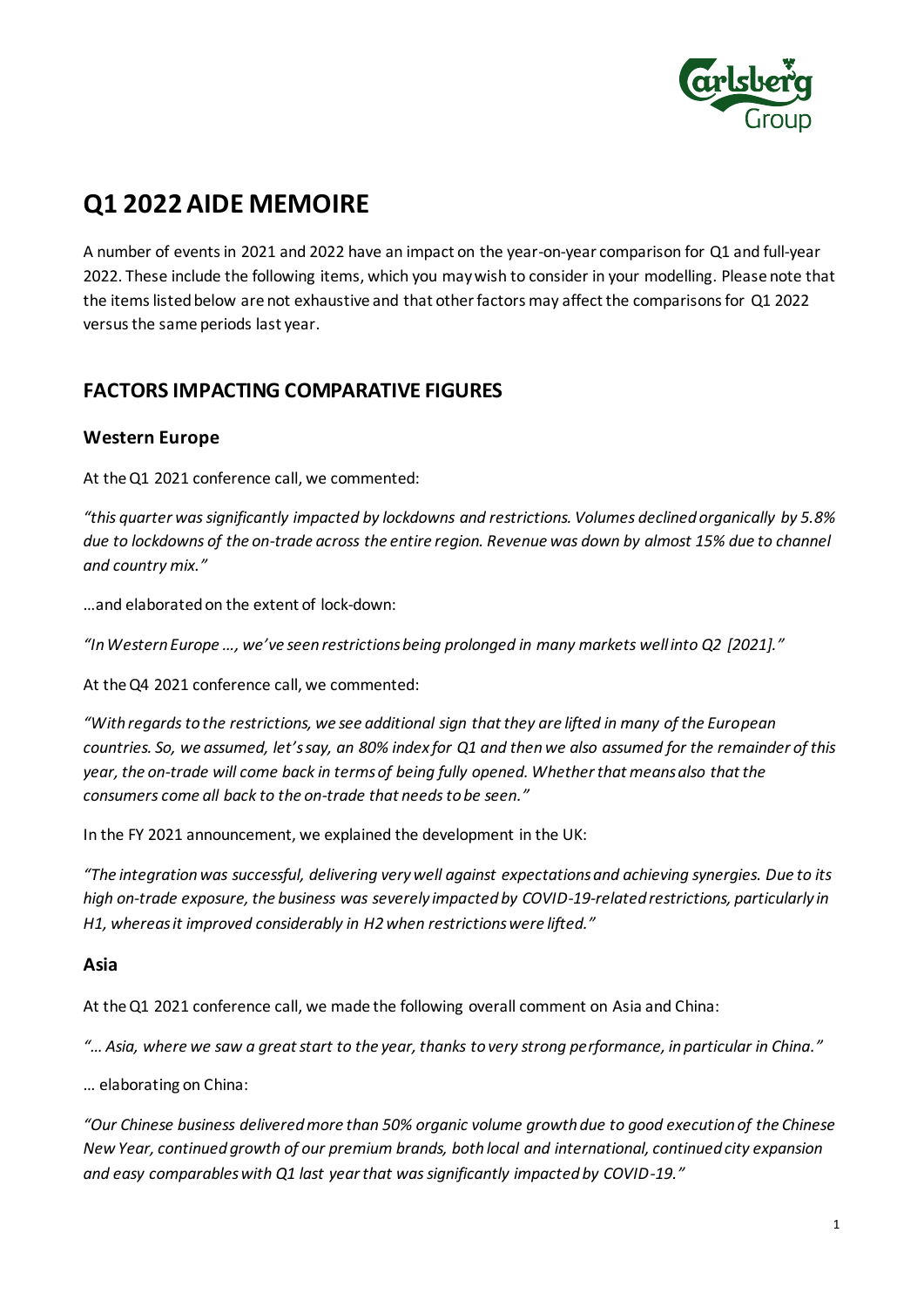… and on the rest of Asia:

*"Excluding China, the rest of Asia reported organic volume growth of 5%. We saw a good start to the year in India and Vietnam, with both markets delivering high-teen volume growth. In India, the growth was mainly due to lower excise tax in some states, trade loading in other states ahead of price adjustments and easy comparable numbers for the month of March."*

### **Central & Eastern Europe**

On 28 March, the Group announced its intention to leave Russia:

*"As a result of this decision, our business in Russia will no longer be included in the Group's revenue and operating profit. From an accounting perspective, the business will be treated as an asset held for sale until*  completion of the disposal. The business will be reassessed at fair value, which will result in a substantial non*cash impairment charge. In 2021, the business in Russia reported revenue and operating profit of DKK 6.5bn and DKK 682m respectively. We will later provide further details on the accounting impact of the planned disposal…. Until the completion of the process, we will maintain the recently announced reduced level of operations to sustain the livelihoods of these employees and their families. Any profits generated during the humanitarian crisis will be donated to relief organisations."*

At the Q1 2021 conference call, we commented on development in the southern part of the region:

*"In Southern Europe, January and February were challenging, but in March, all markets reported strong volume growth. This was mainly due to easy comps as restrictions started from March 2020.*"

#### **Costs**

At the Q4 2021 conference call, we commented on the expected COGS development for 2022:

*"Input costs have been increasing during the second half of 2021 and continue to do so. This will impact cost of goods sold and logistic costs in 2022. Our current estimate is that COGS per hectoliter will increase organically by 10% to 12% and logistic costs by 4% to 5%. This may change during the year due to changes in the spot prices on unhedged input costs as well as transactional FX."*

In the Company Announcement of 9 March, we provided the following comment related to rising commodity costs:

*"… the indirect impact from rising commodity prices, including energy, will have a negative, but currently unquantifiable, impact on cost of goods sold and logistics cost for the year."*

#### **Capital allocation**

At the Q4 2021 conference call, we commented on the share buyback:

*"For 2022, we will continue with quarterly share buybacks due to the continued business uncertainty related to the pandemic and also input costs and general consumer sentiment. Quarterly programs give us the higher level of flexibility during the year …The size of subsequent buybacks will, as we did in 2021, be determined*